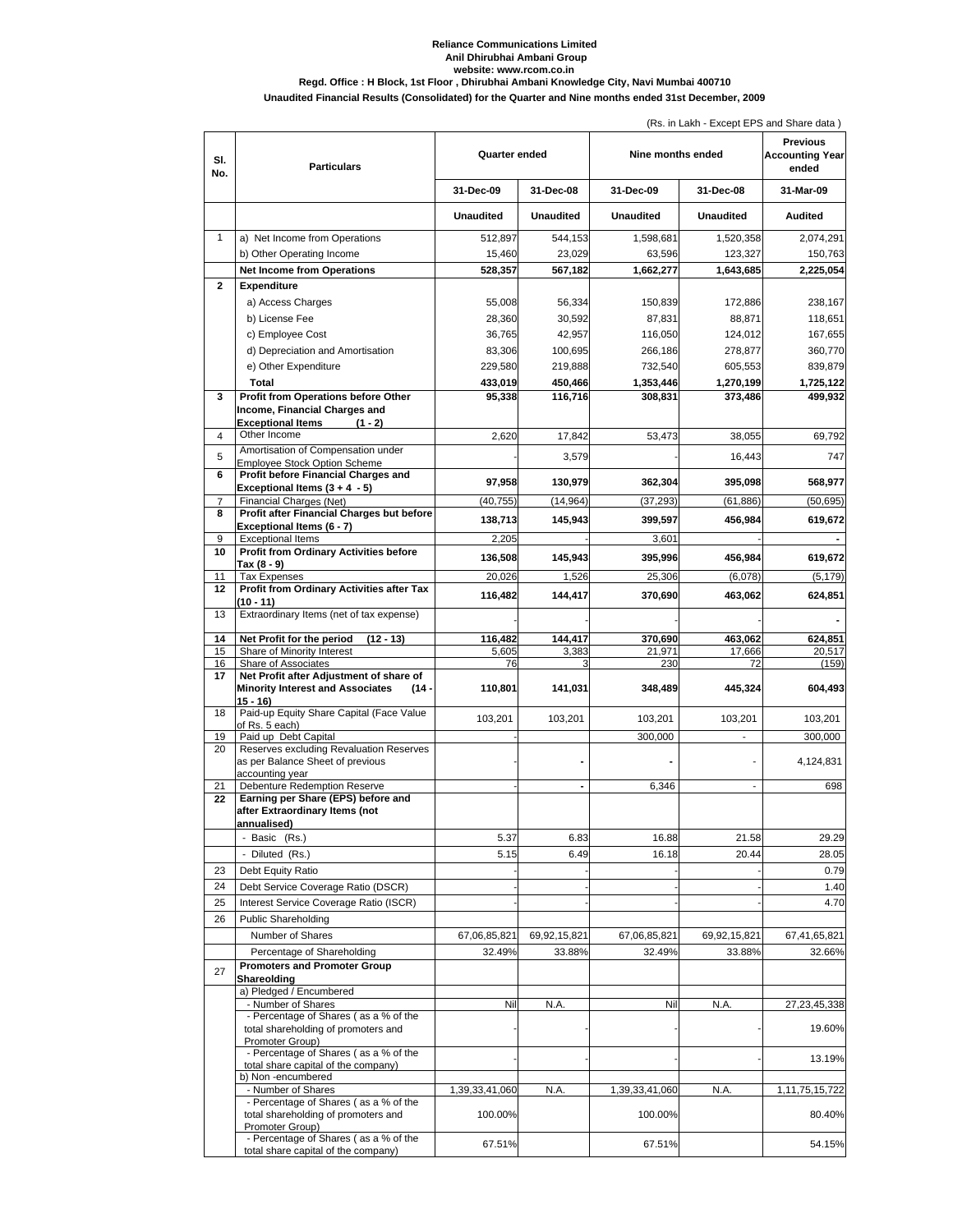| (Rs. in Lakh)<br>$\blacksquare$ |                                                                       |                  |                  |                          |                  |                                                    |  |  |
|---------------------------------|-----------------------------------------------------------------------|------------------|------------------|--------------------------|------------------|----------------------------------------------------|--|--|
| SI.<br>No.                      | <b>Particulars</b>                                                    | Quarter ended    |                  | Nine months ended        |                  | <b>Previous</b><br><b>Accounting Year</b><br>ended |  |  |
|                                 |                                                                       | 31-Dec-09        | 31-Dec-08        | 31-Dec-09                | 31-Dec-08        | 31-Mar-09                                          |  |  |
|                                 |                                                                       | <b>Unaudited</b> | <b>Unaudited</b> | <b>Unaudited</b>         | <b>Unaudited</b> | Audited                                            |  |  |
| 28                              | <b>Segment Revenue</b>                                                |                  |                  |                          |                  |                                                    |  |  |
|                                 | a) Wireless                                                           | 402,250          | 441,194          | 1,282,557                | 1,286,622        | 1,736,763                                          |  |  |
|                                 | b) Global                                                             | 198,182          | 167,831          | 613,055                  | 489,576          | 679,094                                            |  |  |
|                                 | c) Broadband                                                          | 70,453           | 65,417           | 215,874                  | 181,674          | 252,427                                            |  |  |
|                                 | d) Investments                                                        | 2,649            | 10,262           | 16,465                   | 27,507           | 32,782                                             |  |  |
|                                 | e) Others / Unallocated                                               | 28,947           | 21,565           | 73,046                   | 42,155           | 67,503                                             |  |  |
|                                 | Total                                                                 | 702,481          | 706,269          | 2,200,997                | 2,027,534        | 2,768,569                                          |  |  |
|                                 | Less: Inter segment revenue                                           | (171, 503)       | (121, 245)       | (485, 247)               | (345, 794)       | (473, 723)                                         |  |  |
|                                 |                                                                       |                  |                  |                          |                  |                                                    |  |  |
|                                 | <b>Income from Operations</b>                                         | 530,978          | 585,024          | 1,715,750                | 1,681,740        | 2,294,846                                          |  |  |
| 29                              | <b>Segment Results</b>                                                |                  |                  |                          |                  |                                                    |  |  |
|                                 | Profit / (Loss) before Tax and Financial<br>Charges from each segment |                  |                  |                          |                  |                                                    |  |  |
|                                 | a) Wireless                                                           | 84,798           | 96,566           | 300,846                  | 304,610          | 427,921                                            |  |  |
|                                 | b) Global                                                             | 18,064           | 22,644           | 67,642                   | 56.151           | 85,566                                             |  |  |
|                                 | c) Broadband                                                          | 15,796           | 19,259           | 54,605                   | 60.603           | 81,500                                             |  |  |
|                                 | d) Investments                                                        | 2,650            | 10,262           | 16,465                   | 27,507           | 32,782                                             |  |  |
|                                 | e) Others / Unallocated                                               | (23, 346)        | (14, 173)        | (77, 254)                | (37, 330)        | (58, 045)                                          |  |  |
|                                 | <b>Total</b>                                                          | 97,962           | 134,558          | 362,304                  | 411,541          | 569,724                                            |  |  |
|                                 | Less : Amortisation of Compensation under                             |                  | 3,579            | $\overline{\phantom{a}}$ | 16,443           | 747                                                |  |  |
|                                 | <b>Employee Stock Option Scheme</b><br>Less: Financial Charges (Net)  | (40, 755)        | (14, 964)        | (37, 293)                | (61, 886)        | (50, 695)                                          |  |  |
|                                 | Less : Exceptional Items                                              | 2,205            |                  | 3,601                    |                  |                                                    |  |  |
|                                 |                                                                       |                  |                  |                          |                  |                                                    |  |  |
|                                 | <b>Total Profit before Tax</b>                                        | 136,512          | 145,943          | 395,996                  | 456,984          | 619,672                                            |  |  |
| 30                              | <b>Capital Employed</b>                                               |                  |                  |                          |                  |                                                    |  |  |
|                                 | (Segment assets - Segment liabilities)                                |                  |                  |                          |                  |                                                    |  |  |
|                                 | a) Wireless                                                           | 4,950,179        | 3,911,295        | 4,950,179                | 3,911,295        | 4,972,940                                          |  |  |
|                                 | b) Global                                                             | 847,216          | 1,068,261        | 847,216                  | 1,068,261        | 1,092,506                                          |  |  |
|                                 | c) Broadband                                                          | 425,050          | 525,681          | 425,050                  | 525,681          | 800,712                                            |  |  |
|                                 | d) Investments                                                        | 577,135          | 746,885          | 577,135                  | 746,885          | 956,578                                            |  |  |
|                                 | e) Others / Unallocated                                               | 858.874          | 657.627          | 858,874                  | 657.627          | 389,823                                            |  |  |
|                                 | <b>Total</b>                                                          | 7,658,454        | 6,909,749        | 7,658,454                | 6,909,749        | 8,212,559                                          |  |  |

## **Segment wise Revenue, Results and Capital Employed**